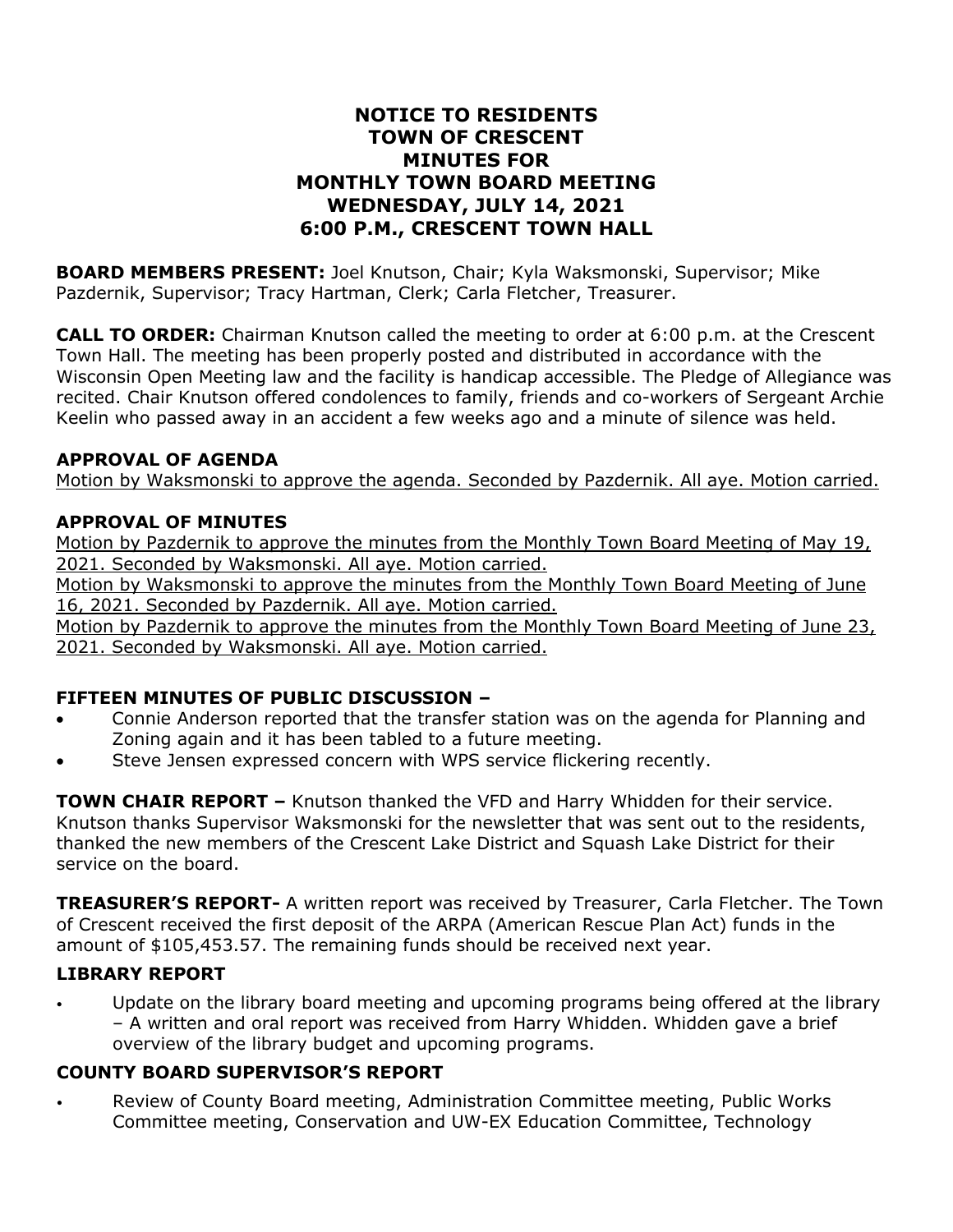Committee meeting and Open Meetings Complaint – Thome presented a written and oral report to the board. Thome reported that the Planning and Development committee tabled the discussion on the transfer station again. Thome reported that the FAA has not responded to requests for information. Thome reported that Crescent Lake District held their first meeting on June  $30<sup>th</sup>$ . Thome gave an update on the ARPA Funds that were received and a brief explanation of what it can be used for. Thome reported that the moratorium of CAFO's (Concentrated Animal Feeding Operations) is set to expire and the Conservation Committee is looking at extending it.

## **FIRE DEPARTMENT REPORT AND APPROVAL OF PURCHASES**

• Monthly Call update, purchases update, training update, fundraiser update – None

# **FIRST RESPONDER'S REPORT AND APPROVAL OF PURCHASES -** None

### **TOWN ROAD CREW REPORT**

- **Road Projects update, update on vehicle repairs and shop repairs** Lundt reported that he received a call a week ago from a couple that were walking on Hat Rapids road and there was a hole on the side of the road. Lundt reported that a phone line was placed through a culvert on Hat Rapids Road that caused some damage to the culvert. They were able to repair the road and the culvert and Lundt thinks the culvert will last for another 10 years or so. Discussion regarding the phone line that was placed through the culvert and the possibility of other culverts being affected. Lundt reported that they have begun mowing on the side of the road and explained that they need to start now to help find concern areas like the above-mentioned culvert, trim grass back so that deer can be seen and other safety reasons. Discussion regarding an issue on Crescent that has been caused by a contractor working on Charter lines.
	- **Pomeranian Road Patch** Lundt reported that there needs to be a patch on Pomeranian Road. Lundt has received a proposal from Musson Brothers for \$5530.00 for the patch and \$7,890.00 for the excavation. Lundt reported that Oettinger proposed a price of \$3625.00 for the excavation. Knutson expressed concern with the price and would like to see this brought back to the August board meeting so the board has time to look at the proposal.

**TOWN PLAN COMMISSION REPORT** – Pazdernik gave an overview of the plan commission and what the purpose of the commission is.

**UNIFORM DWELLING INSPECTOR'S REPORT** – Hartman provided a written report on the UDC Permits that was received from the City of Rhinelander.

**SQUASH LAKE DISTRICT REPORT –** Tom Johansen reported that they held a meeting and the new commissioner, Peggy Jansen, began at that meeting. Johansen reported that the divers have begun diving and have harvested approximately 220 pounds of milfoil which is more than previous years at this time. Johansen reported that there were some repairs for the boat needed and they will be asking the electorate to repurchase a new boat. Johansen reported that they are working on their lake district plan that is needed to apply for grants and gave an overview of the plan. Johansen reported that the annual meeting will be August 14 and they have a proposed budget that will decrease the mil rate in 2022. This decrease is due to a grant that was received. The Lake district heard a report on the waste transfer station at the last meeting and voted to send a letter in opposition.

**Crescent Lake District Report** – Connie Anderson reported that today the documents went to the IRS to receive an identifying number so that they can complete the necessary process for the mil rate. Crescent Lake District annual meeting will be August 21 and they are working towards finalizing a budget for that meeting. Discussion regarding the difference between a Lake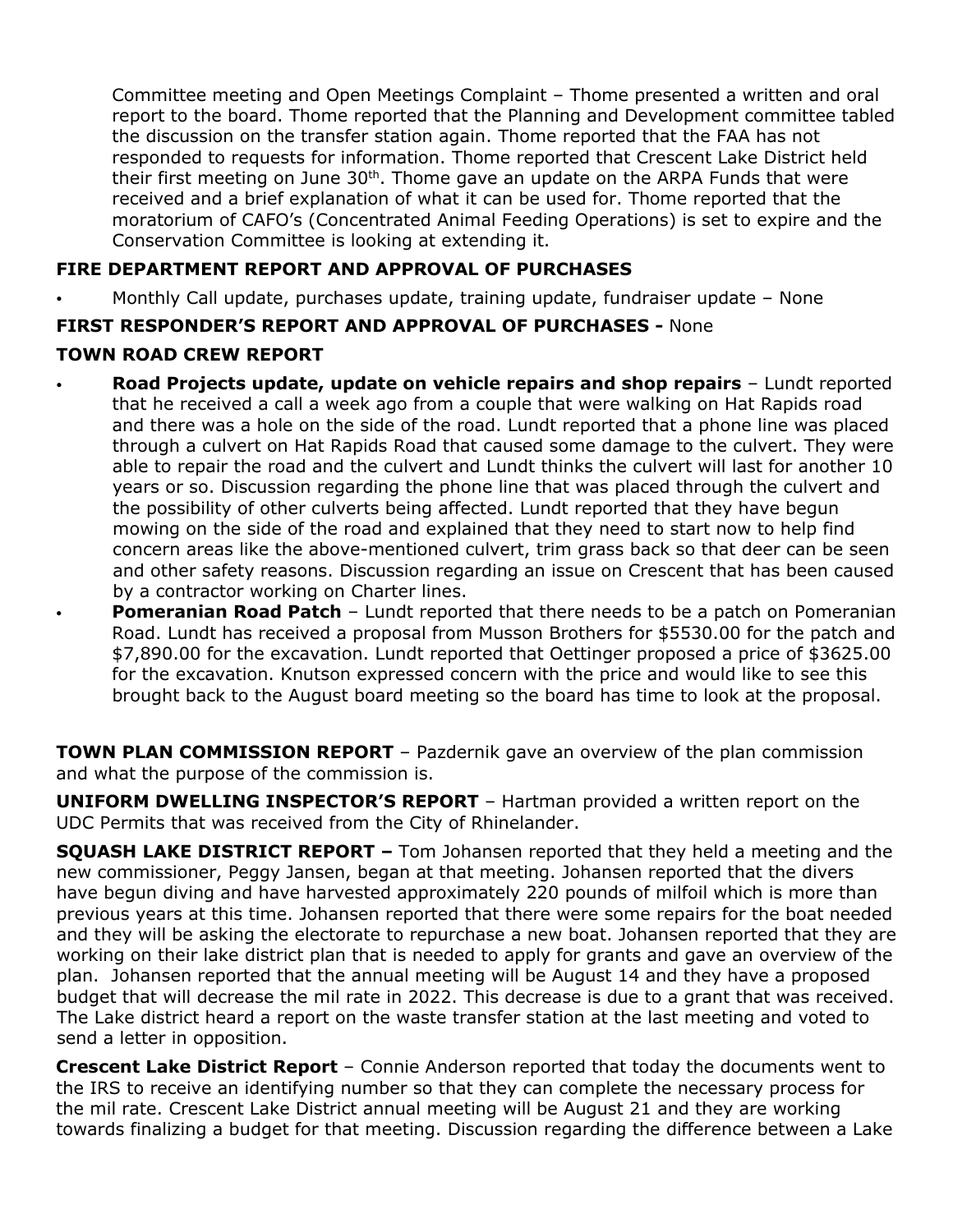District and a Lake Association. Tom Johansen reported that varies by every lake and gave an overview of the Squash Lake District and Association. Connie Anderson reported that Crescent Lake has approximately 12 tons of Eurasian Milfoil to remove. Anderson reported that the main goal of the District is to eliminate the Eurasian Milfoil.

**DISCUSSION/POSSIBLE DECISION REGARDING: Wisconsin Public Service (WPS) Update – Leah Van Zile** – Leah Van Zile introduced herself, Dan Yagodinski, Amy Lemke and Evelyn Weyker from WPS. Van Zile reported that WPS recently purchased property from Oneida County with the intention of installing a natural gas compressor. Van Zile reported that a flyer was sent to nearby residents explaining the upcoming project and giving contact information if the resident has questions. Van Zile reported that the compressor will be used during peak usage time and they will need to get approval from the Public Service Commission of Wisconsin (PSCW) prior to any building being started. Weyker gave an overview of the compressor. Knutson questioned if WPS would be looking at expanding the natural gas in the Crescent area. Van Zile stated that WPS doesn't currently have plans to expand the natural gas lines, however, if a resident wishes to see natural gas in their area WPS suggests speaking to neighbors and getting support from neighbors about switching to natural gas. Van Zile reported that they will then send a team out to determine the feasibility of extending the line to that area. Discussion regarding the compressor station, the purpose, timeline and how it may affect residents in the area. Van Zile reported that as part of the plan there will be an open house with first responders for training.

**DISCUSSION/POSSIBLE DECISION REGARDING: Ordinance #03-2021 – Town of Crescent Town Plan Commission** – Knutson gave an overview of the ordinance and the proposed changes. Knutson reported that the board is looking at amending the plan commission and returning it to a 7-member board with staggering 3-year terms except the Town Board member that will have a two year term. Knutson explained the staggered terms and how that will be implemented. Knutson reported that section 8 will be amended for a per diem. Jonathan Jacobson reviewed the ordinance and asked questions regarding section 7 and vacancies. Discussion regarding section 7, the board did not make any changes from the draft ordinance. Motion by Waksmonski to adopt Ordinance #03-2021 as amended. Seconded by Pazdernik. All aye; motion carried.

**DISCUSSION/POSSIBLE DECISION REGARDING: Appoint Town Plan Commission Members** - Pazdernik reported that Connie Anderson, Jonathon Jacobson, Rob Bosjnak and Andrea Metz have expressed continued interest in serving on the Town Plan Commission. Discussion regarding the process and if members should be appointed tonight or wait until more residents express an interest. Knutson would like to see this issue moved to next month which will give more time for a full plan commission to be found. Waksmonski will put together an email to be sent to the town subscribers regarding the plan commission.

DISCUSSION/POSSIBLE DECISION REGARDING: Approve Applications for Operator's License - None DISCUSSION/POSSIBLE DECISION REGARDING: Approve Driveway Permits - None